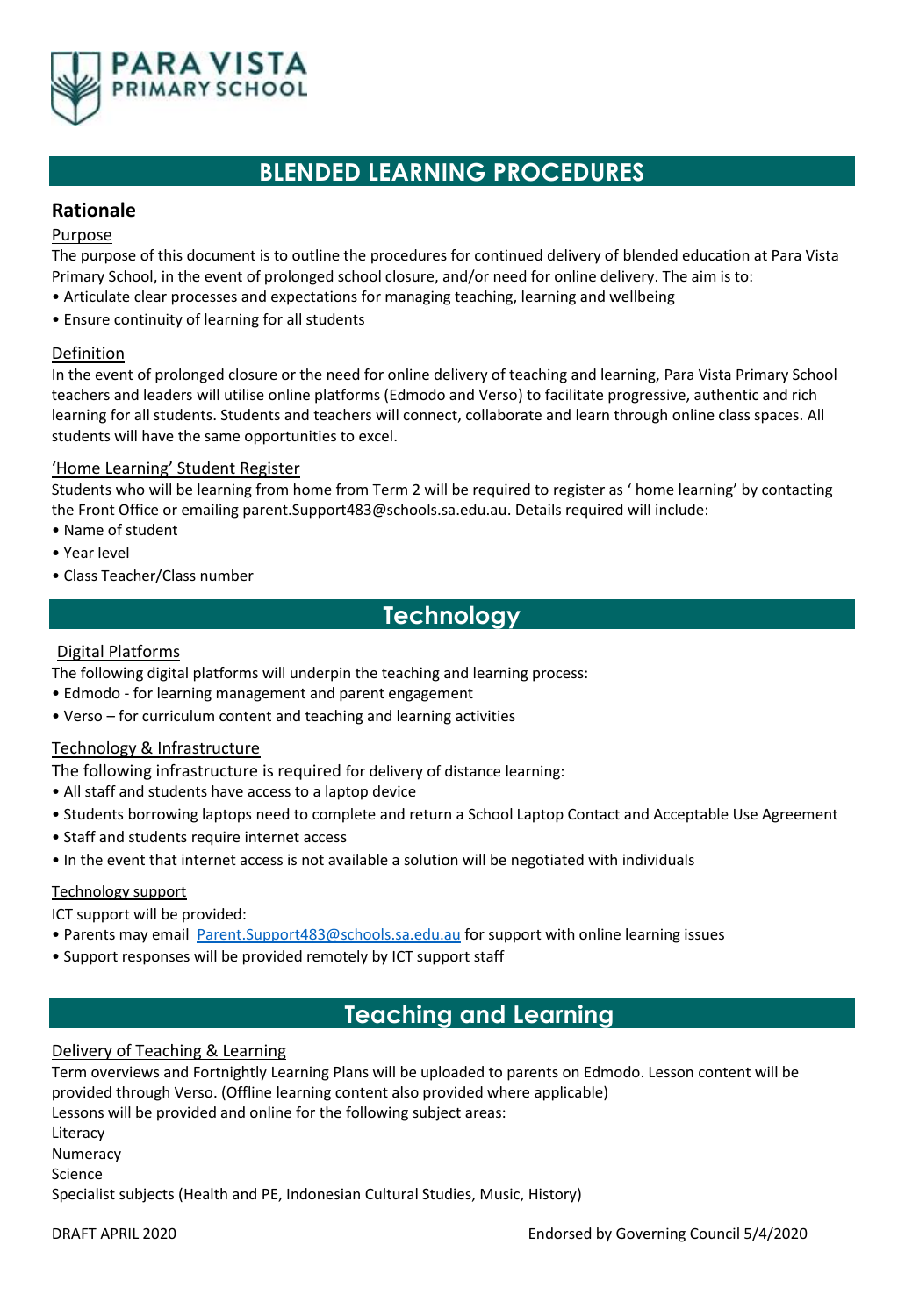# **Assessment**

### Formative and summative assessment

• Refers to a wide variety of methods that teachers use to conduct in-process evaluations of student comprehension, learning needs, and academic progress of a lesson, unit, or subject area.

• Helps teachers identify concepts that students are struggling to understand, skills they are having difficulty acquiring, or learning standards they have not yet achieved so that adjustments can be made to lessons, instructional techniques, and academic support.

#### Teacher responsibilities:

- Set activities with clear learning intentions and success criteria to authentically assess student progress
- Utilise Verso and/or Edmodo to collect individual responses and feedback about learning tasks from students and parents across all subject areas.
- Provide feedback during the learning process eg weekly Review video to the class and individual feedback to students.

Student responsibilities:

- Complete formative assessment tasks as required
- Act on feedback provided to improve
- Seek further feedback or support as required

### Parent supervisor responsibilities:

- Complete week Feedback Forms and upload a photo of the form to the class teacher via Edmodo message
- Raise any individual concerns via [Parent.Support483@schools.sa.edu.au](mailto:Parent.Support483@schools.sa.edu.au)

# **Attendance**

#### Expectations

Student attendance will be marked daily according to Department for Education requirements.

Class roll codes:

- All students working from home are marked in advance H Home Study
- If a student is PRESENT on Verso for a learning activity the teacher will mark the roll with code 00 Present On Line
- If a student is ABSENT on teams for a 'face to face' teaching lesson the teacher will mark the roll with code U Unexplained
- Weekly feedback forms uploaded by parents are checked against the roll to adjust any Unexplaineds with relevant reason codes
- Depending on the reason provided, the absence will be reconciled as either I- Illness, C Certificate or F Family

#### Attendance Follow Up & Concerns

Teachers are required to monitor attendance for each student:

- Explanation for all absences must be provided by email to the relevant class teacher on the weekly Feedback Form
- Depending on the reason provided, the absence will be reconciled as either I- Illness, C Certificate or F Family

In the event of an ongoing attendance concern: (absence for 3 days or more in the fortnight):

- Follow up will initially be undertaken by the class teacher via email to parents
- In the event of an ongoing attendance concern follow up will be undertaken by the student Wellbeing Leader via telephone or email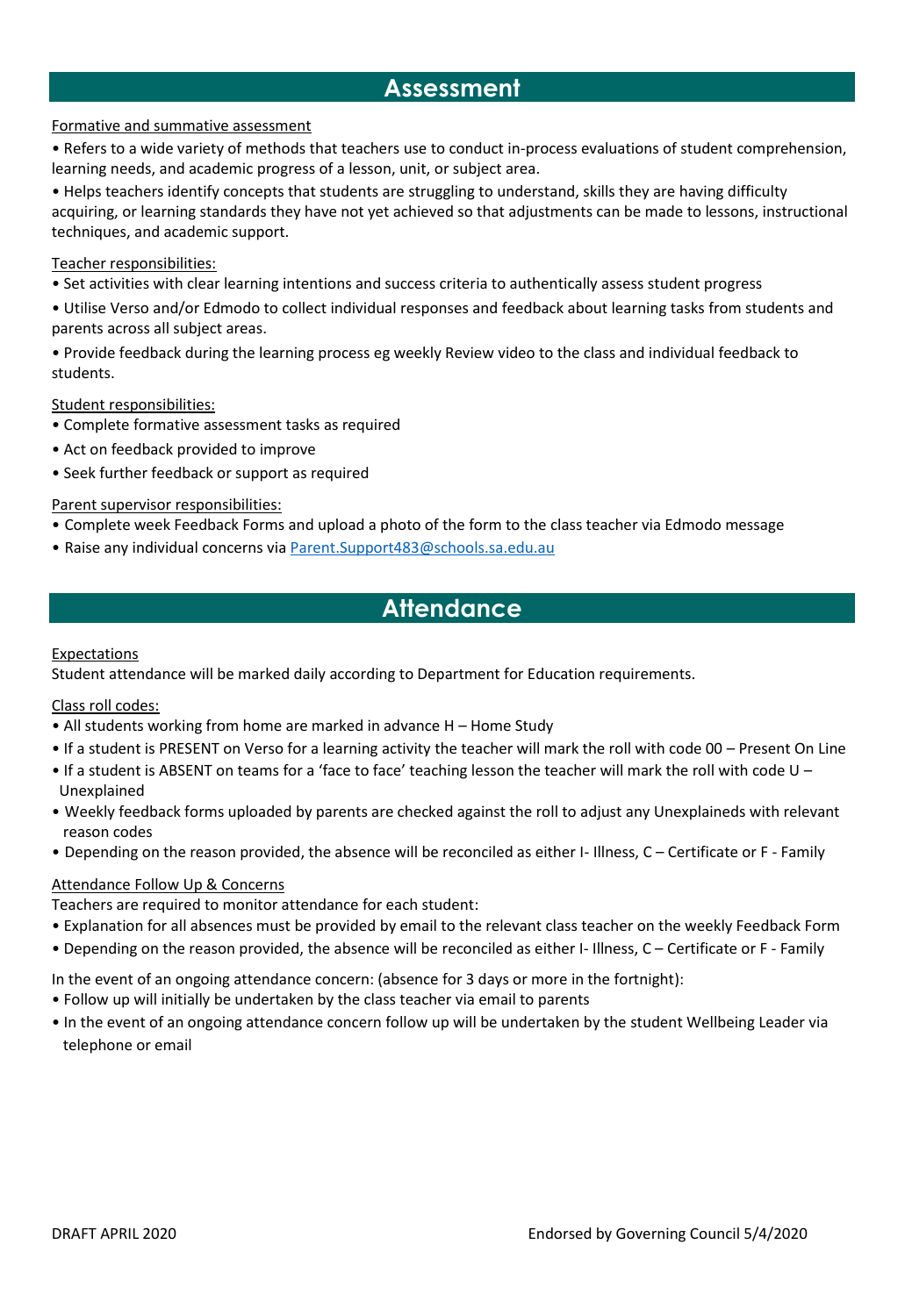# **Behaviour**

### Student Expectations

For online lessons students are expected to:

- Attempt all activities set for them
- Respectfully engage with teacher and peers
- Actively participate in group discussions/collaboration
- All school behaviour expectations apply for online learning
- Ensure that the only participants in online learning activities are students enrolled in the class, with parent support as appropriate for younger students
- Take a 5 minute break away from screens between lessons and for the entirety of scheduled break times

#### Students behaving inappropriately online will be removed and parents contacted as required

#### Staff Expectations

For online learning staff are expected to:

- Ensure that students have necessary resources prior to the session
- Design online sessions to ensure students understand the content, participate and provide evidence of their understanding (supported by parents as appropriate)
- Exercise vigilance and ensure that only students who are part of the class are involved in lessons
- Follow up with any student behaving inappropriately online
- Take a 5 break away from screens between lessons and for the entirety of scheduled break times

### Parent expectations

- Encourage and support their child's learning including providing a suitable space at home
- Support their child to access online learning but not participate where their child is required to respond independently (Years 3-7)

#### Protective Practices

- To ensure online safety of staff and students:
- All digital contact must only relate to teaching and learning
- No sharing of personal internet locations, correspondence of a personal nature

# **Wellbeing**

### **Student Wellbeing**

Class teachers

All class teachers will:

- Plan appropriate content to engage students
- Monitor online engagement through the week and respond to individual students
- Rolls will be marked for online learning
- Refer to the Student Wellbeing Leader any issues of concern

#### Leadership

The Student Wellbeing leader in consultation with the wider Leadership team will:

- Be available for consultation and referral of students at risk via email
- Monitor Verso engagement and follow up wellbeing / behaviour concerns as required

• Identify a list of 'students at risk' and follow up with parent/caregivers implementing Level 1, 2 or 3 support strategies as appropriate

#### **Staff Wellbeing & Community**

The Principal will:

- Line manage all teachers and implement regular wellbeing checks
- Provide access to information and resources for managing Covid-19 related mental health & wellbeing during home isolation

### Learning Co ordinators will:

- Implement regular wellbeing checks of ancillary staff
- Monitor and respond to concerns raised via the [Parent.Support483@schools.sa.edu.au](mailto:Parent.Support483@schools.sa.edu.au) email address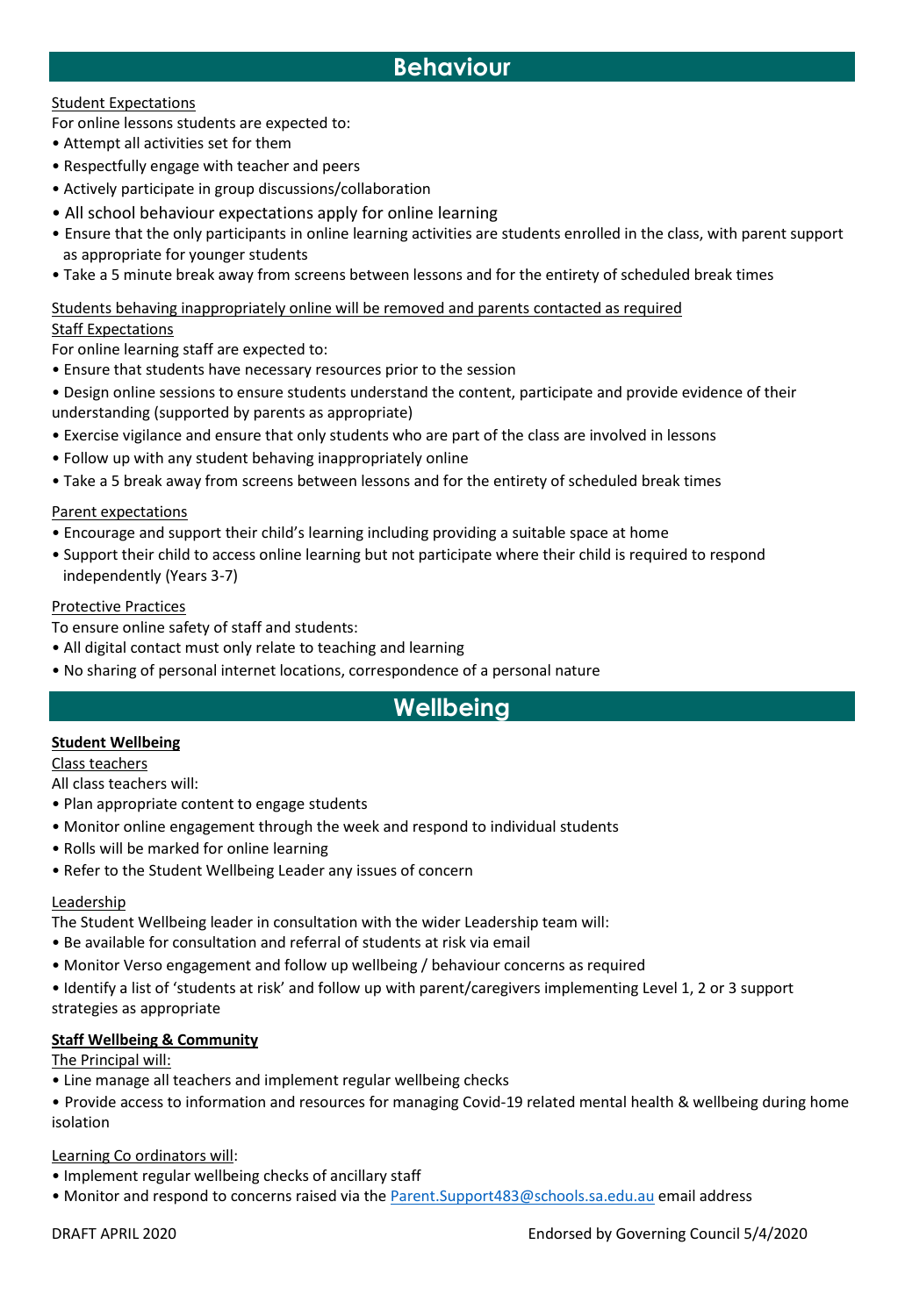# **Working from home (Staff only)**

#### Working environment

When working from home it is important to be aware of the working environment to set the arrangement up for success. Choose a dedicated work space, and, if possible, keep it separate from your spaces that are associated with leisure (for example, your lounge room/dining room!)

Typically, portable devices are not comfortable to use for extended periods, so you are responsible for ensuring your set up at home is ergonomically appropriate and free from hazards.

• Ensure that the work station is set-up as ergonomically sound as possible. Take into consideration non-adjustable chairs and desks, you may need to improvise (eg Phone books under foot can help to keep upper legs at a 45 degree angle and also be used to raise the top of the monitor to eye level).

• Be aware of potential hazards in the workspace (take into consideration home renovations, contractors etc) and ensure that all electrical devices are in good condition.

- Apply good hygiene practices.
- Hazard, Injury and incident reporting immediate notification to manager and log an IRMS report, including an asset claim or security incident.
- Ensure you take frequent breaks, move away from the work station and apply stretch activities (every 20 minutes).
- Set clear and reasonable work hours. Be mindful of social interruptions to your work day.
- Ensure you notify your line manager of any leave (sick, carers etc).

• Review the Working in isolation procedure and consider frequent check-in with line manager, known medical conditions).

• Notify your line manager of any work changes and provide them with updated contact details.

• Should you require support for your psychological wellbeing refer to EAP.

Any WHS enquiries can be directed to the WHS hotline 8226 1440 or email [education.whs@sa.gov.au](mailto:education.whs@sa.gov.au)

# **Risk Assessment**

#### Staff training

In addition to reading this procedure document all staff will undertake the following Plink training courses "An Introduction to Cloud Computing'

"Learning to teach online'

and email the course completion certificates to Leadership for WHS Training Records.

#### Optional or teacher recommended applications/websites

Staff must submit a risk assessment application to Department for Education ICT Assurance and have it signed off by the Principal PRIOR to utilising it for online learning programs.

The risk Assessment form can be accessed [here:](https://forms.office.com/Pages/ResponsePage.aspx?id=6fS7c4gGRkmuqb0LtA7PB26RYlEaccdCsfeKJAi-vQdUNDhONDNIN1hLTzJGMFdBS0o5TE9aN0FQSCQlQCN0PWcu)

Factsheets are also available as a guide for many cloud based applications. Please see Appendix A, B and C for Factsheet guidance for the use of Epic, Prodigy and Google Drive respectively bat the end of the Risk Assessment section.

# **Risk Assessment of Learner Management Systems**

#### Edmodo and Verso- Understanding the risks and how they can be managed

#### **What is it?**

**Edmodo** is an online networking platform that allows teachers to share content, distribute and grade learning plans and manage communication with parents and fellow teachers. Edmodo can also be used as a student collaboration tool, allowing students to collectively work on a project together.

#### **What is it?**

**Verso** is an online networking platform that allows teachers to share content, distribute and grade assignments, and manage communication with students and fellow teachers. Verso provides the Verso Application, which is an online application that assists Students and Teachers to create and share educational content and interact with each other regarding such content.

*Caveat Clause: Where student information is released outside the secured EDSAS program or Education network, the risks of a data breach are significantly increased.*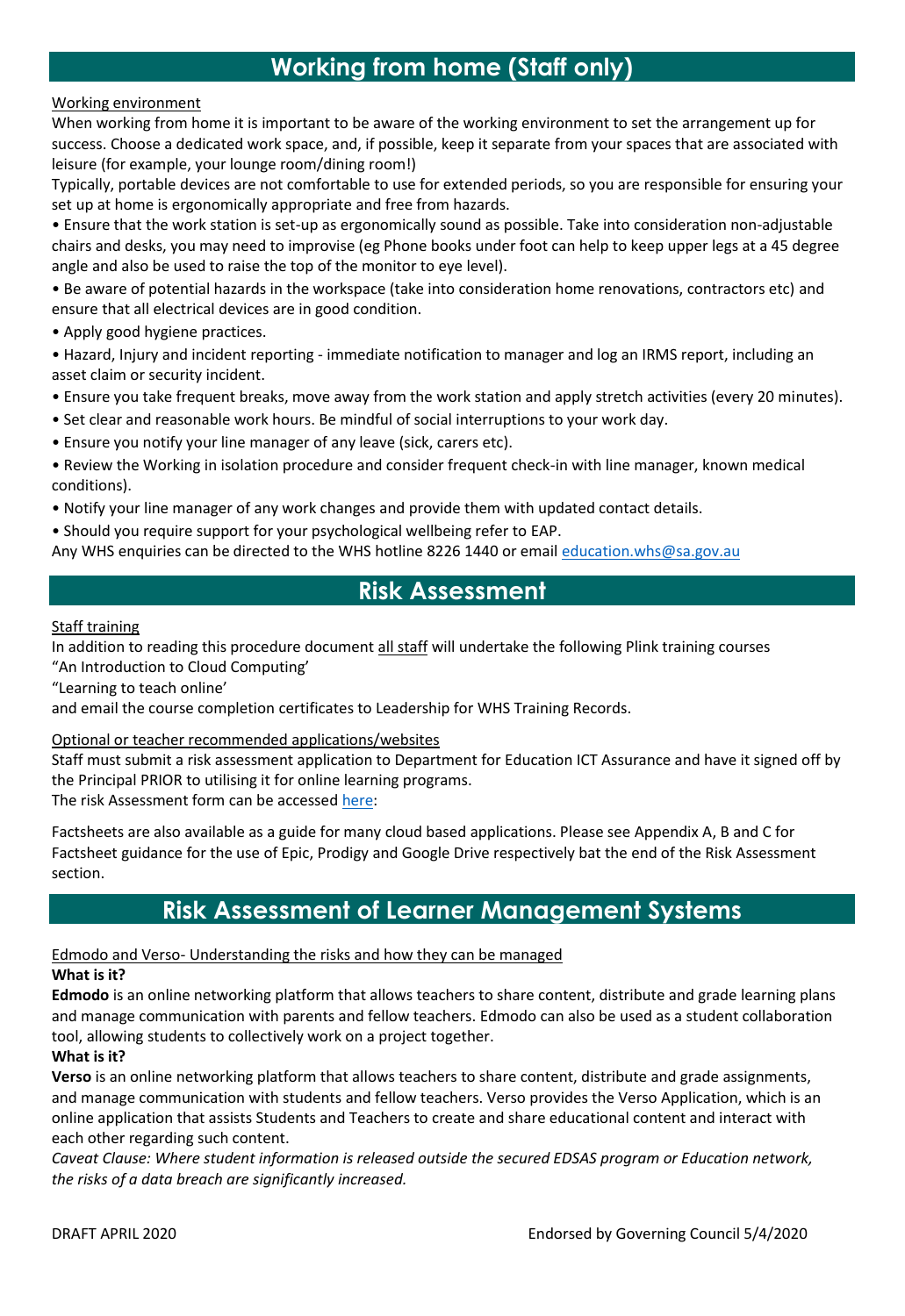### **VERSO RISK MANAGEMENT STRATEGIES**

| Ref | <b>Risk</b><br>Rating | <b>Risk Description</b>                                                                                                                                                                                                                                                              | Risk Management Strategy                                                                                                                                                                                                                                                   |
|-----|-----------------------|--------------------------------------------------------------------------------------------------------------------------------------------------------------------------------------------------------------------------------------------------------------------------------------|----------------------------------------------------------------------------------------------------------------------------------------------------------------------------------------------------------------------------------------------------------------------------|
| 1   | High                  | <b>Students may access inappropriate</b><br>content<br>Given the nature of the application/site,<br>students may be able to access inappropriate<br>content. The risk is likely as students will be<br>frequently using the application.                                             | • Use of the application will be only under teacher<br>supervision.                                                                                                                                                                                                        |
| 2   | <b>High</b>           | Students participate in anti-social<br>behavior (i.e. bullying)<br>Students may have access to chat rooms,<br>forums or online communities. Applications<br>of this nature have an inherent high risk of<br>students participating in anti-social<br>behaviour.                      | • Chat/forum functionality is able to and will be<br>disabled.<br>• Logs and activity will be monitored by staff<br>periodically.                                                                                                                                          |
| 3   | Moderate              | Service outage interrupts business<br>operations.<br>A critical application or process has been<br>identified of which an outage could interupt<br>business operations.                                                                                                              | · Cloud services are being utilised which include<br>redundancies to minimise the likelihood of a<br>service outage.                                                                                                                                                       |
| 4   | Moderate              | IT personnel are unable to support users<br>during an outage.<br>A large number of users will be using the<br>application. There is a risk IT personnel are<br>unable to provide an appropriate level of<br>support to users.                                                        | • The vendor provides free support to users.                                                                                                                                                                                                                               |
| 5   | Moderate              | There may be an adverse impact on<br>network or system resources resulting in a<br>service outage.<br>The project involves a large number of users<br>or devices using network or system resources<br>at a time. This could result in poor network<br>connectivity or interruptions. | • Performance will be monitored as part of the<br>project, and rollback plans will be established<br>should there be a detrimental impact on network<br>performance.<br>· Emails or notifications will be sent in staggered<br>batches per advice from ICT Cyber Security. |

#### Staff use of Verso

The use of Verso will be monitored by Learning Co-ordinators. Leadership are co teachers of all Verso class spaces. Activities will not be set to "live' without prior approval from leadership. The Student Wellbeing Co-ordinator will also monitor student responses online to check appropriateness of comments and content.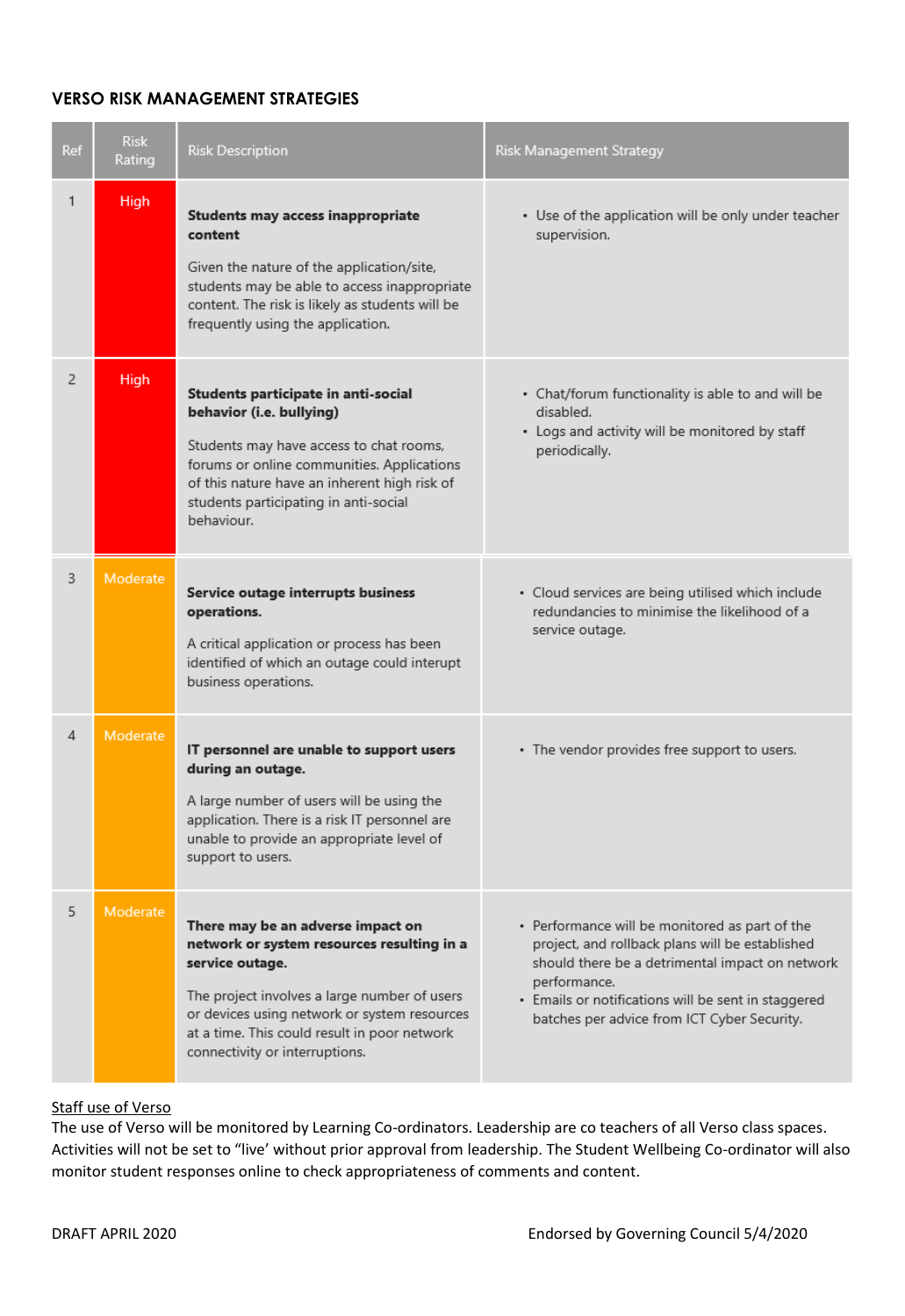### **EDMODO RISK MANAGEMENT STRATEGIES**

| Ref            | <b>Risk</b><br>Rating | <b>Risk Description</b>                                                                                                                                                                                                                                                           | Risk Management Strategy                                                                                                                                                                                                                                                        |
|----------------|-----------------------|-----------------------------------------------------------------------------------------------------------------------------------------------------------------------------------------------------------------------------------------------------------------------------------|---------------------------------------------------------------------------------------------------------------------------------------------------------------------------------------------------------------------------------------------------------------------------------|
| 1              | <b>High</b>           | Students may access inappropriate content<br>Given the nature of the application/site, students<br>may be able to access inappropriate content.                                                                                                                                   | • Use of the application will be only under<br>teacher supervision.<br>• Restricted modes are offered by the<br>vendor and will be enabled to restrict<br>search results.<br>• Logs are available and will be periodically<br>reviewed for inappropriate use of the<br>network. |
| $\overline{2}$ | Moderate              | Service outage interrupts business operations.<br>A critical application or process has been identified<br>of which an outage could interupt business<br>operations.                                                                                                              | · Cloud services are being utilised which<br>include redundancies to minimise the<br>likelihood of a service outage.                                                                                                                                                            |
| $\overline{4}$ | Moderate              | There may be an adverse impact on network or<br>system resources resulting in a service outage.<br>The project involves a large number of users or<br>devices using network or system resources at a<br>time. This could result in poor network connectivity<br>or interruptions. | . Emails or notifications will be sent in<br>staggered batches per advice from ICT<br>Cyber Security.                                                                                                                                                                           |

### Staff use of Verso

The use of Edmodo will be monitored by Learning Co-ordinators. Leadership are co teachers of all Edmodo class spaces. The Student Wellbeing Co-ordinator will also monitor posts online to check appropriateness of comments and content and to ensure no social/personal interactions.

**Appendices** Appendix A Epic factsheet

Appendix B Prodigy factsheet

Appendix C Google Drive factsheet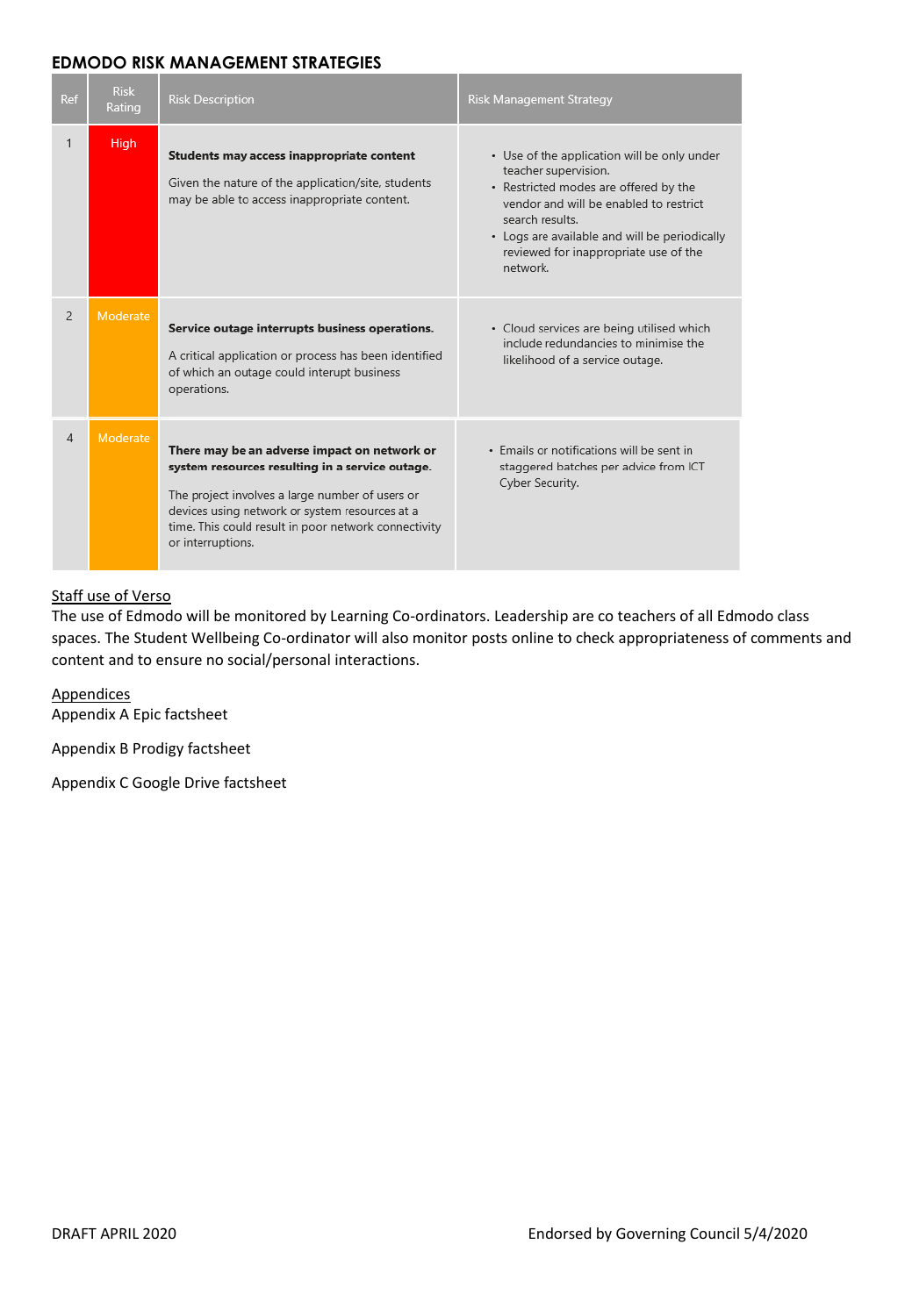## **Appendix A Epic! Factsheet**

#### Epic! - Understanding the risks and how they can be managed



Purpose: to provide site leaders with advisory information about threats and risks to consider as part of making an informed decision to use Epici, By choosing to use Epici and accepting the Epici privacy policy and/or terms of use, site leaders are accepting the risks and their subsequent management.

What is it? Epic! is an online platform where students can read books online. Students can create book reviews and recommend favourites to classmates. Teachers can also track reading progress of students.

Information collected: first and last name, email address, school information, school ID numbers, gender, email address and other demographic information about teachers, students and parents/guardians. The application may also collect geographic information about the user's location.

#### What are the risks with using Epici?

- Information is stored in the United States of America and Risk 1 their privacy protection laws are substantially different to Australian privacy laws.
- The app stores and processes sensitive information, Risk 2 Including first and last name, email address, school Information, school ID numbers, gender, parent/guardian email address and other demographic information.
- The vendor may share personal information with third **Risk S** parties without consent.
- **Risk 4** The vendor draws additional information without user consent (through Google Classroom).
- Risk 5 Students may be able to share or access inappropriate materials online.
- Risk 6 The app has its own usemame and passwords. Users may use the same password for the app as they do for school systems, increasing the risk of a school system being compromised (i.e. LearnLink).
- Risk 7 The app has its own usemame and passwords, which could be compromised to access personal information about the user.
- **Risk &** Epici has the right to use, copy, process, adapt, modify, publish, transmit, display, and distribute any content that is submitted through the use of the application.

#### **Summary**

With all of the above managed processes in place, the initial overall risk rating of HIGH can be reduced to b

Site Leaders should conduct a risk assessment for their own records.

Need to know more about ICT risk management

Contact Education.ICTCyberSecurity@sa.gov.au or read Procedure - ICT Security Risk Assessment

#### **Relevant links**

**ICT Security Standard Australian Code of Ethics** Children's Protection Act 1993 Information Management Policy Children's eSafety **Australian Privacy Principles** PC012 - Information Privacy Principles (IPPS Instruction)

Copyright Act 1968. Privacy Act 1988

#### How risks can be reduced/managed

Site Leaders should conduct a risk assessment for their own records. Recommended mitigation strategies include:

- Carefully read and understand its terms of service, orivacy я. policy and privacy policy for educators. Contact Education Records Management Unit regarding specific data retention legislation etc.
- 2. Ask parents with children < 18 years of age to sign a consent form.
- 3. Limit the amount of personal detail provided, use initials instead of complete surname.
- 4. Do not enter students ID numbers that are associated with the school. Instead create a list of IDs specific to the Epici Service.
- 5. Do not use the Import Google Classroom feature.
- 6. Ensure it is used appropriately; staff adhere to the Public Sector Code of Ethics and students follow the schools or preschool ICT acceptable use policies.
- 7. Use of the application should only be under teacher supervision.
- 8. Staff to use @schools.sa.edu.au email address and to ensure password is completely different to Education used systems such as LearnLink.
- 9. Usernames must be non-identifying
- 10. Passwords are to be complex and unique, MUST not be based on anything somebody else could easily guess or obtain using person-related information (e.g. names, telephone numbers or dates of birth) and MUST have different passwords to Education systems, such as LearnLink as per ICT Security **Standard**
- 11. Instruct all users to only upload content that is suitable for public release. Do not upload content that contains identifiable information, such as surnames, school/site name etc
- 12. Sites to ensure that Antivirus Software & operating system patches are up to date.
- 13. Sites Leaders are responsible for and assume all risk arising from your use or reliance of any third party sites.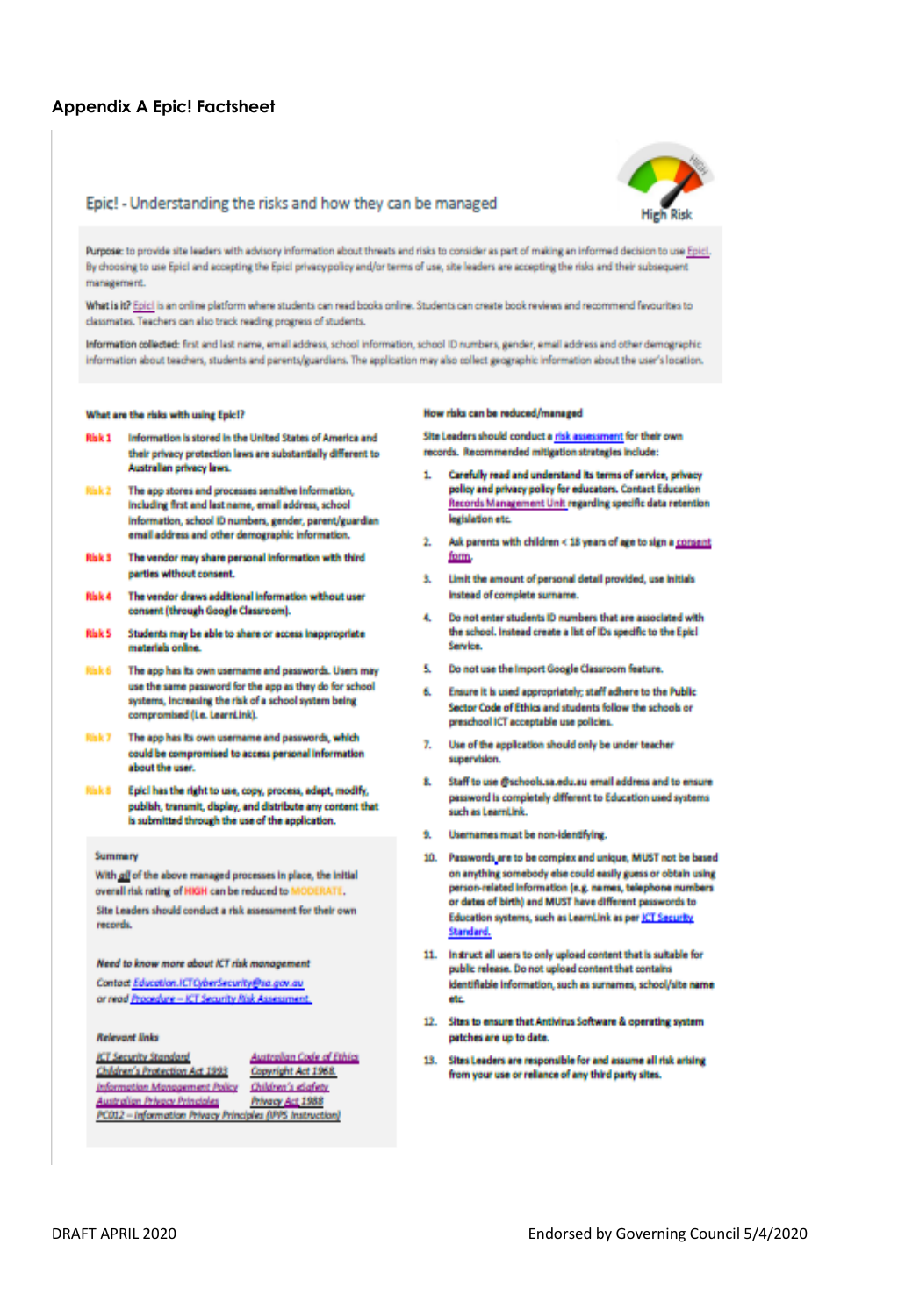## **Appendix B Prodigy Factsheet**



#### Prodigy Math Game - Understanding the risks and how they can be managed

Purpose: to provide site leaders with advisory information about threats and risks to consider as part of making an informed decision to use Prodigy Math. By choosing to use Prodigy Math and accepting the Prodigy Math privacy policy and/or terms of use, site leaders are accepting the risks and their subsequent management

What is it? Prodigy Math Game is an online math game, designed to engage students with game play involving math problems.

Caveat Clause: Where student information is released outside the secured EDSAS program or Education network, the risks of a data breach are significantly increased.

|               | What are the risks with using Prodigy Math Game?                                                                                                                                                                                                                                                  | Manage Risk 2                                                                                                            | Ensure it is used appropriately; staff adhere                                                                                                                                                                                                           |  |
|---------------|---------------------------------------------------------------------------------------------------------------------------------------------------------------------------------------------------------------------------------------------------------------------------------------------------|--------------------------------------------------------------------------------------------------------------------------|---------------------------------------------------------------------------------------------------------------------------------------------------------------------------------------------------------------------------------------------------------|--|
| Risk 1        | Information is stored in the United States of America<br>and their privacy protection laws are substantially<br>different to Australian privacy laws.                                                                                                                                             |                                                                                                                          | to the Public Sector Code of Ethics and<br>students follow the schools or preschool<br>ICT acceptable use policies.                                                                                                                                     |  |
| Risk 3        | Risk 2 Prodigy requires the teacher, parent and/or student<br>to share identifiable sensitive information such as<br>first name, sumame, grade, email address, parent<br>email address, year level and location (state and/or<br>country).<br>Prodigy asks for a separate password to be created. | Manage Risk 3                                                                                                            | Passwords are to be complex and unique,<br>MUST not be based on anything somebody<br>else could easily guess or obtain using<br>person-related information (e.g. names,<br>telephone numbers or dates of birth) and<br>MUST have different passwords to |  |
| Risk 4        | It can draw in extra publicly available information<br>which you have not provided (through Google+,                                                                                                                                                                                              |                                                                                                                          | Education systems, such as LearnLink as per<br>the ICT Security Standard.                                                                                                                                                                               |  |
|               | Facebook etc.).                                                                                                                                                                                                                                                                                   | Manage Risk 4                                                                                                            | Do not use a third party Social Media login<br>option.                                                                                                                                                                                                  |  |
|               | Risk 5 It uses cookies and 3 <sup>rd</sup> party analytics to track what<br>you do on the site.<br>Risk 6 It records identifying information about your                                                                                                                                           | Manage Risk 5                                                                                                            | Select 'always deny and don't tell me' if<br>prompted at login. This will deactivate the<br>website's tracking function.                                                                                                                                |  |
|               | computer or device, such as IP address which can be<br>used to determine your location.                                                                                                                                                                                                           | Manage Risk 6                                                                                                            | Sites to ensure that Antivirus Software &<br>operating system patches are up to date.                                                                                                                                                                   |  |
| Risk 7        | As their Privacy Policy, the Service may include links<br>to other sites and services that are not operated by<br>Prodicy.                                                                                                                                                                        | Manage Risk 7                                                                                                            | Sites Leaders are responsible for and<br>assume all risk arising from your use or<br>reliance of any third party sites.                                                                                                                                 |  |
|               | Risk 8 Prodigy works with 3 <sup>rd</sup> party providers to provide<br>the service. This provider may have access to your<br>sensitive information.                                                                                                                                              | Manage Risk 8                                                                                                            | Limit the amount of personal detail (don't<br>use sumames).                                                                                                                                                                                             |  |
|               | How above risks can be reduced/managed                                                                                                                                                                                                                                                            | With all of the above managed processes in place, the initial<br>overall risk rating of HIGH can be reduced to MODERATE. |                                                                                                                                                                                                                                                         |  |
|               | Site Leaders should conduct a risk assessment for their own                                                                                                                                                                                                                                       | Site access to Prodigy Math Game                                                                                         |                                                                                                                                                                                                                                                         |  |
|               | records. The information below will assist                                                                                                                                                                                                                                                        | Prodigy has been centrally configured to work within the                                                                 |                                                                                                                                                                                                                                                         |  |
| Manage Risk 1 | Carefully read and understand its terms of<br>use and privacy policy. Contact Education                                                                                                                                                                                                           | eduCONNECT LearnLink filtering service.                                                                                  |                                                                                                                                                                                                                                                         |  |
|               | Records Management Unit regarding<br>specific data retention legislation etc.                                                                                                                                                                                                                     | then refer to the fact sheet.                                                                                            | For sites intending to access via their Dual ISP connection                                                                                                                                                                                             |  |
| Manage risk 2 | Staff/Students to use @schools.sa.edu.au                                                                                                                                                                                                                                                          |                                                                                                                          | Need to know more about ICT risk management                                                                                                                                                                                                             |  |
|               | email address and to ensure password is<br>completely different to Education used                                                                                                                                                                                                                 |                                                                                                                          | Contact Education ICTC (bersecurity@sa.gov.gu<br>or read Procedure - ICT Security Risk Assessment                                                                                                                                                       |  |
|               | systems such as LearnLink.                                                                                                                                                                                                                                                                        | <b>Relevant links</b>                                                                                                    |                                                                                                                                                                                                                                                         |  |
| Manage Risk 2 | Limit the amount of personal detail (don't<br>use sumames).                                                                                                                                                                                                                                       | <b>ET Security Standard</b><br>Children's Protection Act 1993                                                            | Australian Code of Sthics<br>Convright Act 2968                                                                                                                                                                                                         |  |
| Manage Risk 2 | Ask parents with children < 18 years of age<br>to sign a consent form.                                                                                                                                                                                                                            | Information Management Policy<br>DCSI Serventos<br>Australian Privacy Principles                                         | Children's eSofety<br>Pilek Introduction to Cloud Computing                                                                                                                                                                                             |  |
|               |                                                                                                                                                                                                                                                                                                   |                                                                                                                          | PCD12 - Information Privacy Principles (IPPS instruction)                                                                                                                                                                                               |  |

1 1 Közlőben informunai alkológus szellege ... Szendlegek öztü. Kingega ... informunitete is a remanisser et inder 189 @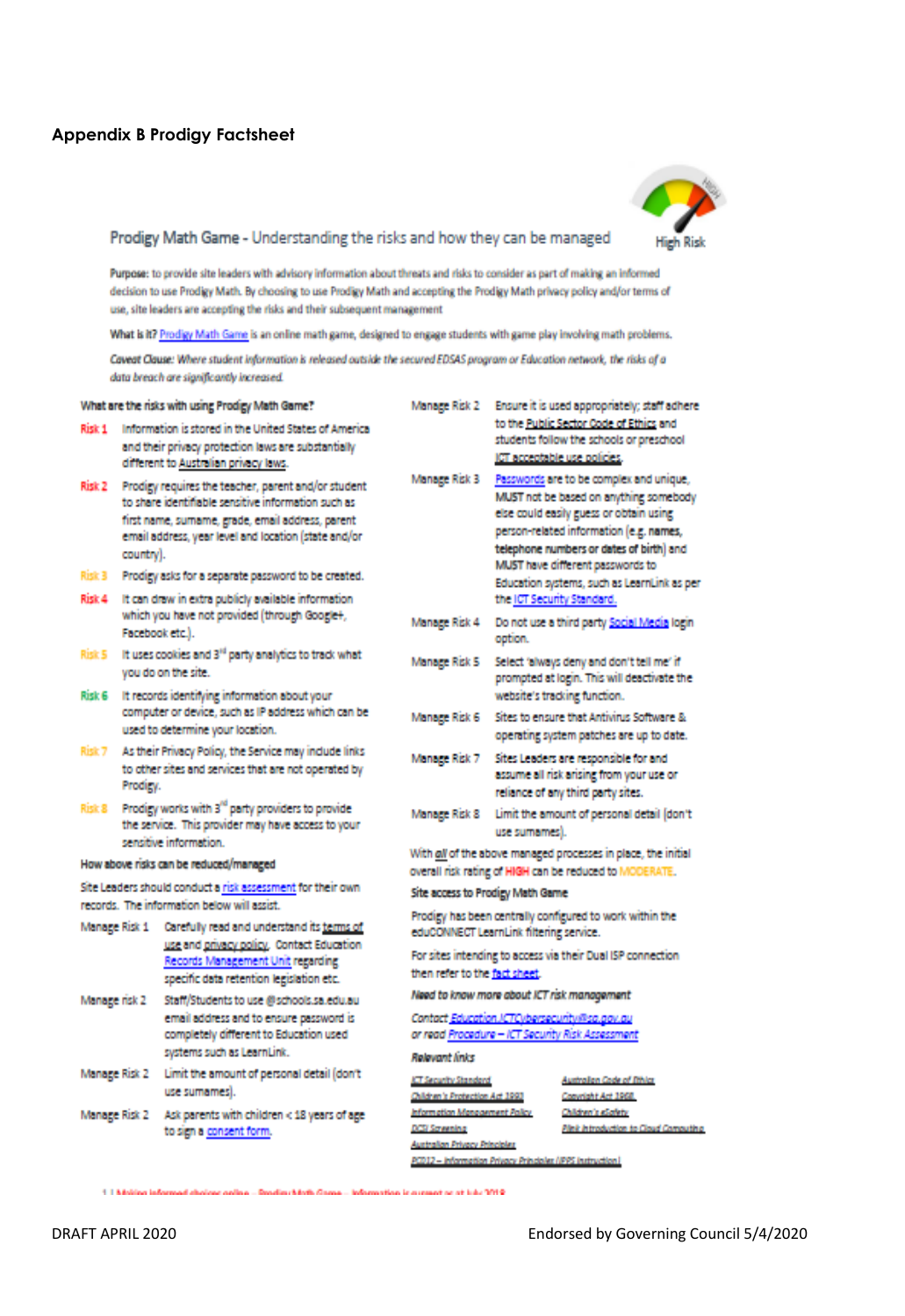

#### Google Drive - Understanding the risks and how they can be managed

Purpose: to provide site leaders with advisory information about threats and risks to consider as part of making an informed decision to use Google Drive. By choosing to use Google Drive and accepting the Google Drive privacy policy and/or terms of use, site leaders are accepting the risks and their subsequent management.

What is it? Google Drive is a cloud based storage services which can be installed as a local folder on a users' device that then syncs with its cloud counter-part. It enables users to access their documents across different devices, and has a collaboration feature that allows multiple users to work on the same document simultaneously.

Caveat Clause: Where student information is released outside the secured EDSAS program or Education network, the risks of a data breach are significantly increased.

|                                                                                                                                                      | What are the risks with using Google Drive?                                                                                                                                                                                                                   |                                                                                                                                               | Manager Risk 3 Passwords are to be complex and unique,                                                                                                                                                                                                      |
|------------------------------------------------------------------------------------------------------------------------------------------------------|---------------------------------------------------------------------------------------------------------------------------------------------------------------------------------------------------------------------------------------------------------------|-----------------------------------------------------------------------------------------------------------------------------------------------|-------------------------------------------------------------------------------------------------------------------------------------------------------------------------------------------------------------------------------------------------------------|
| Risk 1                                                                                                                                               | Information is stored outside of Australia (for<br>example in the United States of America) as such<br>their privacy protection laws are substantially<br>different to Australian privacy laws.<br>Risk 2 Google requires the teacher and/or student to share |                                                                                                                                               | MUST not be based on anything somebody<br>else could easily guess or obtain using<br>person-related information (e.g. names,<br>telephone numbers or dates of birth) and<br>MUST have different passwords to<br>Education systems, such as LearnLink as per |
|                                                                                                                                                      | identifiable sensitive information such as name.<br>email address, username, phone number and add a<br>profile picture.                                                                                                                                       | Manage Risk 4                                                                                                                                 | ICT Security Standard.<br>Do not use a third party Social Media login<br>option.                                                                                                                                                                            |
| Risk 3<br>Risk 4                                                                                                                                     | Google asks for a separate password to be created.<br>It can draw in extra publicly available information<br>which you have not provided (through Google+,                                                                                                    | Manage Risk 5                                                                                                                                 | Select 'always deny and don't tell me' if<br>prompted at login. This will deactivate the                                                                                                                                                                    |
|                                                                                                                                                      | Facebook etc.).<br>Risk 5 It uses cookies to track what you do on the site and                                                                                                                                                                                | Manage Risk 6                                                                                                                                 | website's tracking function.<br>Sites to ensure that Antivirus Software &<br>operating system patches are up to date.                                                                                                                                       |
| Risk 6                                                                                                                                               | Google's automated systems analyse your content<br>It records identifying information about your<br>computer or device, such as IP address which can be                                                                                                       | Manage Risk 7                                                                                                                                 | Limit the amount of personal detail (don't<br>use sumames) and use avatar images<br>instead of personal photos.                                                                                                                                             |
| Risk 7                                                                                                                                               | used to determine your location.<br>Google works with 3 <sup>rd</sup> party providers to provide the<br>service. These providers may have access to your<br>sensitive information.                                                                            |                                                                                                                                               | Manage all risks Consider using the department's LearnLink<br>Office 365 services. OneDrive offers the<br>same document collaboration and storage                                                                                                           |
| How above risks can be reduced/managed<br>Site Leaders should conduct a risk assessment for their own<br>records. The information below will assist. |                                                                                                                                                                                                                                                               | of documents.<br>With gif of the above managed processes in place, the initial<br>risk rating of HIGH can be reduced to MODERATE.             |                                                                                                                                                                                                                                                             |
| Manage Risk 1                                                                                                                                        | Carefully read and understand its terms of<br>use and the Google privacy policy. Contact<br><b>Education Records Management Unit</b><br>regarding specific data retention legislation<br>etc.                                                                 | Site access to Google Drive<br>then refer to the fact sheet.                                                                                  | Google Drive has been centrally configured to work within<br>the eduCONNECT LearnLink filtering service.<br>For sites intending to access via their Dual ISP connection                                                                                     |
| Manage Risk 1                                                                                                                                        | Only be used for information/data suitable<br>for public distribution.                                                                                                                                                                                        |                                                                                                                                               | Need to know more about ICT risk management<br>Contact Education ICTCybersecurity@sa.gov.au                                                                                                                                                                 |
| Manage risk 2                                                                                                                                        | Staff/Students to use @schools.sa.edu.au<br>email address and to ensure password is<br>completely different to Education used                                                                                                                                 | <b>Rolevant links</b>                                                                                                                         | or read Procedure - ICT Security Risk Assessment                                                                                                                                                                                                            |
| Manage Risk 2                                                                                                                                        | systems such as LearnLink.<br>Ensure it is used appropriately; staff adhere<br>to the Public Sector Code of Ethics and<br>students follow the schools or preschool                                                                                            | <b>ICT Security Standard</b><br>Children's Protection Act 1993<br>Information Management Policy<br><b>DCSI Screening</b><br>Google compilance | Australian Code of Ethics<br>Convright Act 1968.<br>Children's eSafety<br>Australian Privacy Principles<br>Pilnk Introduction to Cloud Computing                                                                                                            |
| Manage Risk 2                                                                                                                                        | ICT acceptable use policies.<br>Ask parents with children < 18 years of age<br>to sign a consent form.                                                                                                                                                        |                                                                                                                                               | Office 365 Additional Services - Risk Assessment Part A.<br>Office 365 Additional Services - Risk Assessment Part B<br>PC012 - Information Privacy Principles (IPPS Instruction)                                                                            |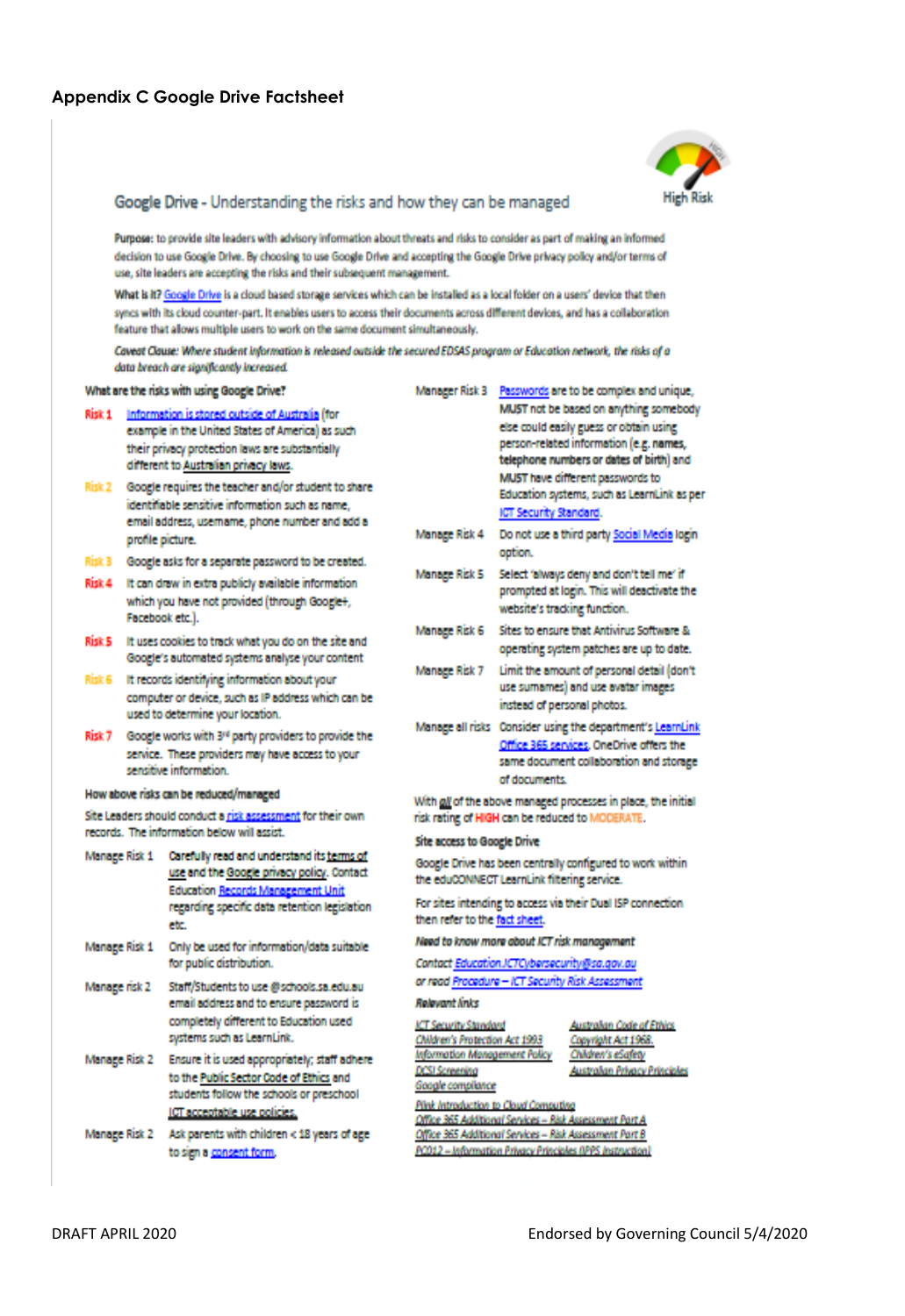# **Onsite Learning**

### Purpose

The purpose of this section is to outline the procedures for supporting students who continue to attend the school site (during a period of remote delivery) due to:

- Parents who are unable to provide supervision at home, due to work in frontline services
- Increased vulnerability due to disability, wellbeing &/or personal circumstances

### 'Onsite Learning' Student Register

Students who will attend the site from Term 2 will be required to register for 'onsite learning' via the Front Office for data collection purposes. Details required will include:

- Name of student
- Year level
- Class teacher/class number

### Teaching & Learning

Teachers will provide learning remotely and:

- Use Verso for delivery of the 'face to face' element of lessons
- Differentiate to accommodate the needs of students with particular learning needs, difficulties or wellbeing concerns

#### Students who attend the site will :

- Undertake their learning using online learning activities on Verso
- Bring their own food, drink and snacks
- Leave the school grounds at the end of the school day
- Engage in required health & hygiene routines

### Learning Co-ordinators will:

- Support onsite learners to engage in learning programs and complete required assessment tasks
- Scaffold online learning with additional support and materials as required

#### Canteen

The canteen may be closed at short notice. Updates will be provided via our school newsletter in Week 2, Term 2.

#### Health & Safety

Onsite learning will be supervised and supported with current public health advice in mind including:

- Social distancing requirements
- Hygiene requirements
- Minimising student movement

#### Behaviour

- Students must wear school uniform
- All school behaviour expectations apply
- Students will be supervised in allocated breaktime spaces

#### Attendance

For students in attendance at school:

- Class teachers will mark rolls as per normal
- Attendance data will then be centrally entered into Edsas for each onsite learner by admin SSOs
- In the event that a student is absent without explanation the school will alert parents by phone and email
- Students are signed in and out via normal process at the Front Office